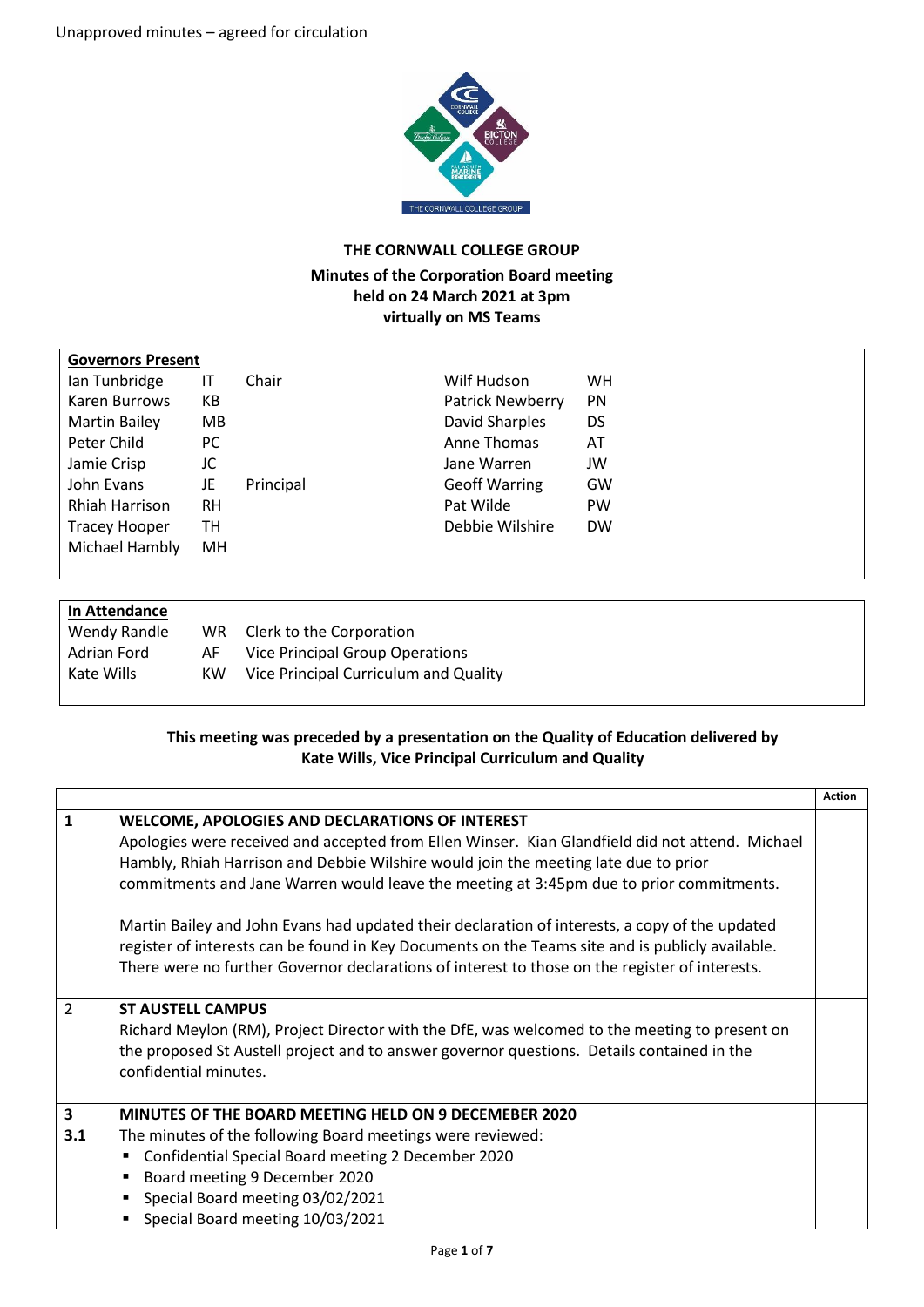|                | The minutes were agreed to be true and accurate records of the meetings, the Clerk to the<br>Corporation would arrange for these to be signed by the Chair.                                                                                                                                                                                                                                                                                                                                                                                                                                                                                                                                                                                                                                                                                                                                                                                                                                                                                                                |                        |
|----------------|----------------------------------------------------------------------------------------------------------------------------------------------------------------------------------------------------------------------------------------------------------------------------------------------------------------------------------------------------------------------------------------------------------------------------------------------------------------------------------------------------------------------------------------------------------------------------------------------------------------------------------------------------------------------------------------------------------------------------------------------------------------------------------------------------------------------------------------------------------------------------------------------------------------------------------------------------------------------------------------------------------------------------------------------------------------------------|------------------------|
|                |                                                                                                                                                                                                                                                                                                                                                                                                                                                                                                                                                                                                                                                                                                                                                                                                                                                                                                                                                                                                                                                                            |                        |
| 3.2            | <b>MATTERS ARISING</b><br>A matters arising report had been circulated prior to the meeting; there were no outstanding<br>actions that would not be covered under agenda items.                                                                                                                                                                                                                                                                                                                                                                                                                                                                                                                                                                                                                                                                                                                                                                                                                                                                                            |                        |
|                | The Chair requested an update from the Task and Finish group that considered a recent Coroner's<br>report of a student's death in 2018.                                                                                                                                                                                                                                                                                                                                                                                                                                                                                                                                                                                                                                                                                                                                                                                                                                                                                                                                    |                        |
|                | The task and finish group have concluded their review. It was reported that the Emergency<br>Management and Business Continuity plan was last updated in May 2020 and requires a<br>reasonable amount of work to ensure this is an effective and up to date policy. Business<br>Continuity was considered at the recent Audit and Risk (A&R) Committee where it was understood<br>that work is underway, this will be reviewed at the next A&R meeting, coming to Board in the<br>summer term.                                                                                                                                                                                                                                                                                                                                                                                                                                                                                                                                                                             | AF/<br><b>WR</b>       |
|                | It was reported that the task and finish group and College have separately reviewed the College's<br>previous inquiry into the student's death, concluding this had been fit for purpose, yet would have<br>been better if completed independently. A connection was made to a suicide in September 2020,<br>this will be investigated alongside the 2018 case; a report will go to the Curriculum and Quality<br>committee. There are learnings that can be taken from these sad incidents, to include important<br>questions about information flow from School to College, work on this is underway by the<br>Executive leadership Team (ELT) and will come back to Board at the July meeting.                                                                                                                                                                                                                                                                                                                                                                          | KW<br>JE/<br><b>KW</b> |
|                | There are no serious matters that the Board needs to be immediately concerned with. The task<br>and finish group will now stand down.                                                                                                                                                                                                                                                                                                                                                                                                                                                                                                                                                                                                                                                                                                                                                                                                                                                                                                                                      |                        |
|                |                                                                                                                                                                                                                                                                                                                                                                                                                                                                                                                                                                                                                                                                                                                                                                                                                                                                                                                                                                                                                                                                            |                        |
| $\overline{4}$ | <b>COVID UPDATE</b><br>A report had been circulated prior to the meeting. It was reported that one positive Covid test<br>result had been received during the testing on campuses, with testing moving to home testing.<br>Higher Education students will complete on site tests in line with government guidance. A staff<br>governor commented on the efficient testing at campuses; staff involved in site testing were<br>thanked.                                                                                                                                                                                                                                                                                                                                                                                                                                                                                                                                                                                                                                     |                        |
|                | A Governor reflected on a recent visit to the Camborne campus, noting the Covid safety measures<br>and signage in place and the use of masks by staff and students; they had felt safe on campus.                                                                                                                                                                                                                                                                                                                                                                                                                                                                                                                                                                                                                                                                                                                                                                                                                                                                          |                        |
| 5              | <b>STRATEGIC DISCUSSION</b><br><b>Education and Training Foundation (ETF) Review Report and action plan</b><br>The Search and Governance Committee had considered the review report at a recent meeting, it<br>was concluded that the report was positive with some actions to progress as to be expected. The<br>Vice Chair presented on the report, the following highlights were noted;<br>a focus on team building skills is required<br>" allocate time to consider the top three relevant strategic issues in meetings; Board agendas to<br>enable 50% of Board time on the top three strategic issues<br>• delegate more decision making to committees - use Board meetings more strategically<br>use lead Governors roles to provide assurance<br>earlier engagement between board and ELT on strategic issues to enable improved decision<br>making<br>" more deep dives on key strategic areas<br>• clearer KPIs and SMART objectives on the operating statement<br>A task and finish group has been set up to consider the report and progress the action plan. |                        |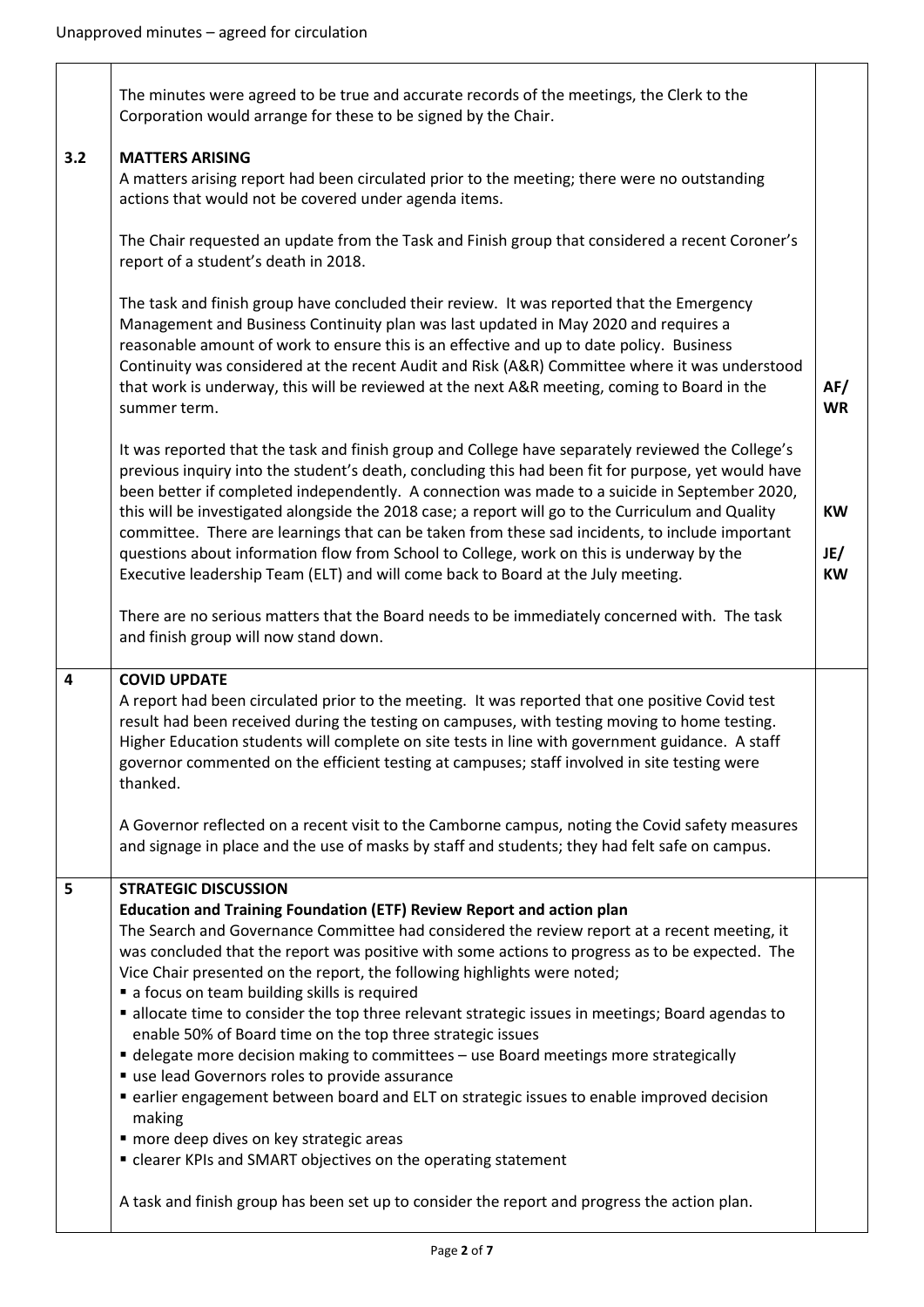|                | The Board reflected on the impact of Covid restrictions on face to face relationships and new<br>governors' introduction to the Board noting the positive impact of the task and finish groups on<br>developing Board relationships. The Board were reminded of the statement within the report that<br>'Governors don't arrive fully formed'. The introduction of a buddy system and a team building<br>session at the next pre Board session were agreed.<br>A Governor highlighted the challenge of effective delegation to Committee and the trust required<br>by Board, of Committees, that effective debate has taken place to enable good decision making<br>and bring to the Board the key strategic issues.                                                                                                                                                                                                                                                                                                                                                                                                                                    | <b>WR</b>       |
|----------------|---------------------------------------------------------------------------------------------------------------------------------------------------------------------------------------------------------------------------------------------------------------------------------------------------------------------------------------------------------------------------------------------------------------------------------------------------------------------------------------------------------------------------------------------------------------------------------------------------------------------------------------------------------------------------------------------------------------------------------------------------------------------------------------------------------------------------------------------------------------------------------------------------------------------------------------------------------------------------------------------------------------------------------------------------------------------------------------------------------------------------------------------------------|-----------------|
|                | The Board considered introducing a tool to evaluate meetings, it was agreed that the Clerk to the<br>Corporation will introduce a post meeting survey to collate feedback.                                                                                                                                                                                                                                                                                                                                                                                                                                                                                                                                                                                                                                                                                                                                                                                                                                                                                                                                                                              | <b>WR</b>       |
| 6              | <b>BEYOND THE BOARDROOM (BTB) - learner voice</b><br>The Board received an update on the implementation of Beyond the Boardroom. The intended<br>outcomes for the initiative include increased Governor engagement with staff and students,<br>increased profile of the Board across the College and opportunities for triangulating information<br>received at Board. The following highlights were noted:<br>A short term task and finish group will meet in May to review the trial implementation of BTB.<br>п<br>Governor reflected on the Course Review programmes, including the HE and Apprenticeship<br>reviews, noting the impact of attending these sessions on individual Governor and Board<br>knowledge, enabling more informed decision making.<br>Deep dive sessions will be delivered on the Operating Statement.<br>п<br>Governor fed back that a Head of Campus had reported that staff were pleased to see<br>engagement from the Board on campus.<br>The Board were encouraged by the momentum of BTB.<br>The external Board reviewer has requested to share the BTB initiative with other Colleges.                               | <b>DW</b>       |
| $\overline{7}$ | <b>BALANCED SCORECARD</b>                                                                                                                                                                                                                                                                                                                                                                                                                                                                                                                                                                                                                                                                                                                                                                                                                                                                                                                                                                                                                                                                                                                               |                 |
|                | The new format, which was introduced this academic year, portrays progress against the main KPIs<br>of the organisation; the document now includes an explanation on the red rag rated areas as<br>previously requested by Governors.                                                                                                                                                                                                                                                                                                                                                                                                                                                                                                                                                                                                                                                                                                                                                                                                                                                                                                                   |                 |
|                | A Governor reflected on the work experience KPI and the significant impact of Covid in this area.<br>In response to a governor question it was noted that the ESFA will not accept work placements<br>within the College, that this is an area of improvement and there will be no financial clawback.<br>" The staff utilisation KPI was introduced this year and has proved a useful exercise, improvement<br>has been noted, the target is 95%.<br>• The variances caused by the third lockdown were noted, along with healthy year end cash<br>balances and the increase in 16-19 year old student numbers.<br>An update on the partnership section, specifically the large growth in the 14-16 year old<br>provision was provided; Cornwall Council have agreed to pay 50% of a staff member and provide<br>the necessary funds to create brick work space. Pupils will attend the College with a teacher and<br>support worker from their school.<br>" The staff survey will be launched on the 26/03/21, the College will aim for a high completion<br>rate. The questions will be the same as previous surveys to enable benchmarking, with the | JE/             |
|                | results shared at the next Board meeting.<br>" The Adult Education budget has been impacted by Covid.<br>In response to a Governor question, a staff productivity measure for lecturing staff would be<br>implemented in due course.                                                                                                                                                                                                                                                                                                                                                                                                                                                                                                                                                                                                                                                                                                                                                                                                                                                                                                                    | <b>WR</b><br>AF |
| 8<br>8.1       | PRINCIPAL AND CE'S REPORT<br>The report had been circulated prior to the meeting. The following highlights were noted;                                                                                                                                                                                                                                                                                                                                                                                                                                                                                                                                                                                                                                                                                                                                                                                                                                                                                                                                                                                                                                  |                 |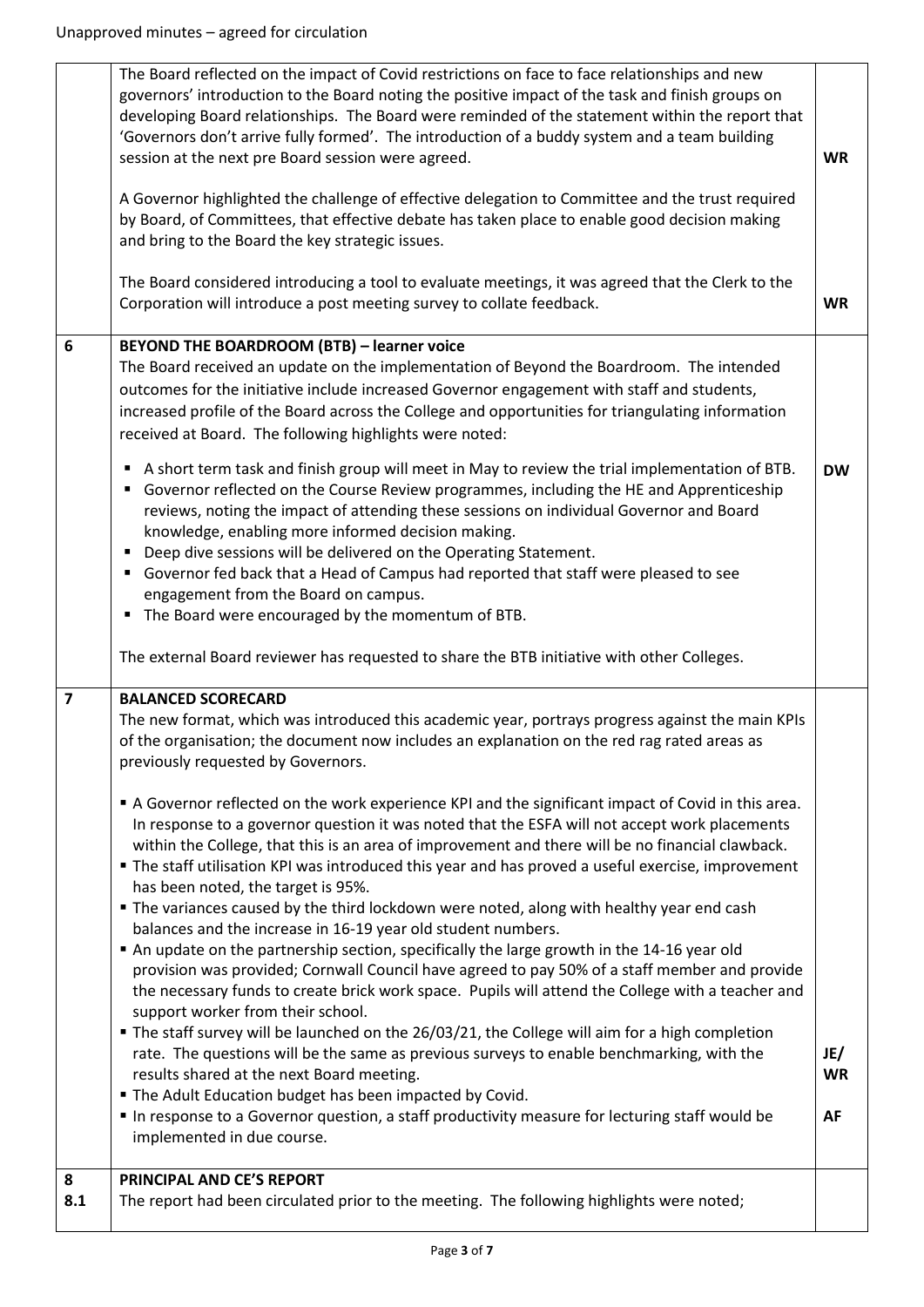|      | <b>Employer advisory groups have begun and are proving effective; George Eustace has requested</b>                                                                                                                                                                                                                                                                                                                                                                                                                                      |           |
|------|-----------------------------------------------------------------------------------------------------------------------------------------------------------------------------------------------------------------------------------------------------------------------------------------------------------------------------------------------------------------------------------------------------------------------------------------------------------------------------------------------------------------------------------------|-----------|
|      | involvement.<br>" Details on the Assistant Principal vacancies were shared.<br>" Student applications are up by 600 compared to previous years; the College are confident yet                                                                                                                                                                                                                                                                                                                                                           |           |
|      | not complacent.                                                                                                                                                                                                                                                                                                                                                                                                                                                                                                                         |           |
|      | " The Board has received the Ofsted monitoring visit report.<br>Regarding Cornish Lithium, a bid to Innovate UK for £750k is being considered, with an industrial                                                                                                                                                                                                                                                                                                                                                                       |           |
|      | partner agreeing to join the College on this bid.                                                                                                                                                                                                                                                                                                                                                                                                                                                                                       |           |
|      | The Principal updated that the ELT have reviewed the strategic aims and propose a sixth aim<br>around finance and infrastructure, these six aims would then be reflected in the operating<br>statement and risk register. The Governors will have the opportunity to review the strategic aims<br>at the strategy day in May; staff consultation will take place prior to this. A fifth value is also being<br>proposed, 'think sustainability'. Governor stated the need to ensure the strategic aims link to the<br>strategic intent. |           |
|      | Governor suggested measuring the current sustainability impact, reviewing this in three years in<br>order to demonstrate our impact. This will be measured in the sustainability action plan.                                                                                                                                                                                                                                                                                                                                           |           |
| 8.2  | <b>Operating Statement</b><br>The Operating Statement had been circulated prior to the meeting. This key document provides                                                                                                                                                                                                                                                                                                                                                                                                              |           |
|      | the action plan that sits under the current five strategic aims for the College; areas updated since<br>the last meeting were highlighted in red.                                                                                                                                                                                                                                                                                                                                                                                       |           |
|      | In response to a Governor question it was understood that the decline in HE retention at Eden was<br>due to students leaving within the first year, with living arrangements a key factor. The College<br>have strengthened the recruitment processes for Newquay, Eden and Golf to ensure the students<br>are clear about their moves. In response to governor reflection on the student support in place, it<br>was noted that there are higher levels of support at Newquay; the College plan to review student<br>support at Eden.  |           |
|      | Governor welcomed the planned deep dive sessions on the operating statement, proposing the<br>amber and red rated areas be considered first. The Clerk to the Corporation will arrange these.                                                                                                                                                                                                                                                                                                                                           | <b>WR</b> |
|      | Governor requested a summary front cover for the operating statement to reflect current updates<br>and the rag rating.                                                                                                                                                                                                                                                                                                                                                                                                                  | <b>JE</b> |
| 9    | Health & Safety (H&S) update                                                                                                                                                                                                                                                                                                                                                                                                                                                                                                            |           |
|      | An update was provided via a presentation delivered by the Vice Principal Group Operations; a<br>copy was uploaded to Teams. It was reported that standardised KPIs for H&S are being developed<br>and a staff H&S questionnaire is planned, as shared with the Audit and Risk Committee.                                                                                                                                                                                                                                               |           |
|      |                                                                                                                                                                                                                                                                                                                                                                                                                                                                                                                                         |           |
|      | Governor reflected on previous financial pressures which may have impacted on previous progress<br>in H&S, noting the need for the College to overcome any potential culture of cutting corners. After                                                                                                                                                                                                                                                                                                                                  |           |
|      | discussion it was agreed that the VP Group Operations undertake a piece of work to ensure a good<br>baseline position is identified in order to track impact. Governor recommended the use of the<br>Bird's Triangle.                                                                                                                                                                                                                                                                                                                   | AF        |
|      | Governors reflected on the planned increase in review of the risk register at Committees and<br>noted the work being completed on a H&S Lead Governor role description and succession planning<br>for this role via the Audit and Risk Committee.                                                                                                                                                                                                                                                                                       |           |
| 10   | REPORTS FOR BOARD INFORMATION, DISCUSSION AND DECISION                                                                                                                                                                                                                                                                                                                                                                                                                                                                                  |           |
| 10.1 | <b>Recommendations from Finance and Resources (F&amp;R)</b>                                                                                                                                                                                                                                                                                                                                                                                                                                                                             |           |
|      |                                                                                                                                                                                                                                                                                                                                                                                                                                                                                                                                         |           |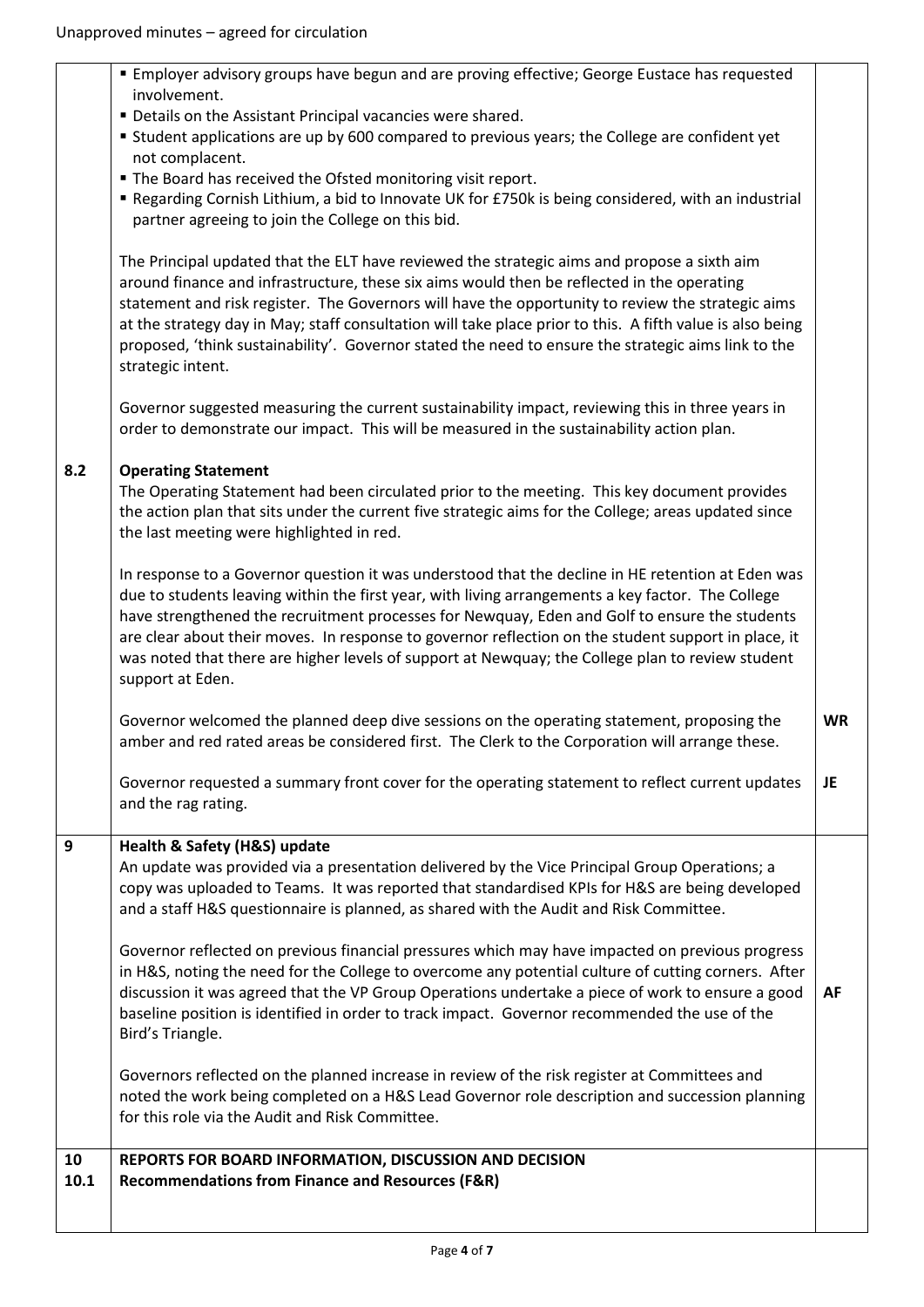|      | A report had been circulated prior to the meeting. The Committee reviewed the January monthly<br>management accounts; the February management accounts have since been circulated to Board.<br>The Committee had been broadly satisfied when reviewing the January accounts.                                                                                                                                                                                                                                                                                                                                                                               |           |
|------|------------------------------------------------------------------------------------------------------------------------------------------------------------------------------------------------------------------------------------------------------------------------------------------------------------------------------------------------------------------------------------------------------------------------------------------------------------------------------------------------------------------------------------------------------------------------------------------------------------------------------------------------------------|-----------|
|      | The Committee Chair reflected on the impact of the recently announced tolerance for the Adult<br>Education Budget (AEB), 90%, and the likely clawback of £1m due to the College achieving 78%. It<br>was understood that the sector remained disappointed with the decision and expected further<br>announcements.                                                                                                                                                                                                                                                                                                                                         |           |
|      | The Board considered the following items and supporting papers circulated prior to the meeting.<br>The Board approved the following as recommended by the F&R Committee;<br>The extension to the current overdraft facility of £500k with Barclays Bank; a contingency,<br>current projections do not forecast this will be used<br>The FE Fees Policy<br>$\blacksquare$<br>The minor changes to authorisation levels in the Financial Regulations<br>٠<br><b>Committee Terms of Reference</b><br>٠<br>Orders over £100k;<br>٠<br>" First South West Ltd, student transport Duchy, Jan - March 2021<br>" Cormac Solutions, new car park at Camborne Campus |           |
|      |                                                                                                                                                                                                                                                                                                                                                                                                                                                                                                                                                                                                                                                            |           |
| 10.2 | <b>Recommendations from Audit and Risk (A&amp;R)</b><br>The report was circulated prior to the meeting, the following recommendations were put forward:                                                                                                                                                                                                                                                                                                                                                                                                                                                                                                    |           |
|      | Tendering of External Auditors 2020/2021: The committee proposed retendering the external<br>audit services to ensure an appointment is made prior to 2020/2021 year end. The Board agreed<br>the recommendation; a Special Board meeting would need to be scheduled to provide approval.                                                                                                                                                                                                                                                                                                                                                                  | <b>WR</b> |
|      | Reappointment of Internal Auditors 2021/2022: The Board agreed the Committee<br>recommendation to extend the internal auditors (RSM) contract for a further year for continuity.                                                                                                                                                                                                                                                                                                                                                                                                                                                                           | <b>AF</b> |
| 10.3 | Recommendations from Curriculum and Quality (C&Q)<br>The report was circulated prior to the meeting. It was noted that the Committee had received an<br>update on the E,D&I strategy and that the new College E,D&I Committee had met in March.                                                                                                                                                                                                                                                                                                                                                                                                            |           |
|      | Following the recommendation from the Committee, the Board approved the C&Q Committee<br>Terms of Reference (TOR) which included changes to job titles and enabled a student governor to<br>join the Committee.                                                                                                                                                                                                                                                                                                                                                                                                                                            |           |
| 10.4 | <b>Recommendations from HE Committee</b><br>The report was circulated prior to the meeting. The Committee recommended the HE Fees<br>2022/23 for Board approval, it was noted that these had also been considered by the F&R<br>Committee. The Board approved the HE Fees 2022/23.                                                                                                                                                                                                                                                                                                                                                                         |           |
| 10.5 | <b>Recommendations from Search and Governance (S&amp;G)</b><br>The report was circulated prior to the meeting, the Board approved the following<br>recommendations:                                                                                                                                                                                                                                                                                                                                                                                                                                                                                        |           |
|      | " to amend the S&G Committee Terms of Reference to include the HE Committee Chair.<br>" To appoint Debbie Wilshire as the Deputy Safeguarding Governor.                                                                                                                                                                                                                                                                                                                                                                                                                                                                                                    |           |
|      | The Board approved the Clerk to Corporation to make ongoing amendments to the TOR in terms of<br>job titles, to ensure they remain reflective of the organisational structure.                                                                                                                                                                                                                                                                                                                                                                                                                                                                             |           |
| 11   | <b>Cornwall College Student Union (CCSU) Constitution</b>                                                                                                                                                                                                                                                                                                                                                                                                                                                                                                                                                                                                  |           |
|      | The revised constitution had been circulated prior to the meeting. The Director of Student<br>Experiences and CCSU President and Student Governor were invited to present the changes. After                                                                                                                                                                                                                                                                                                                                                                                                                                                               |           |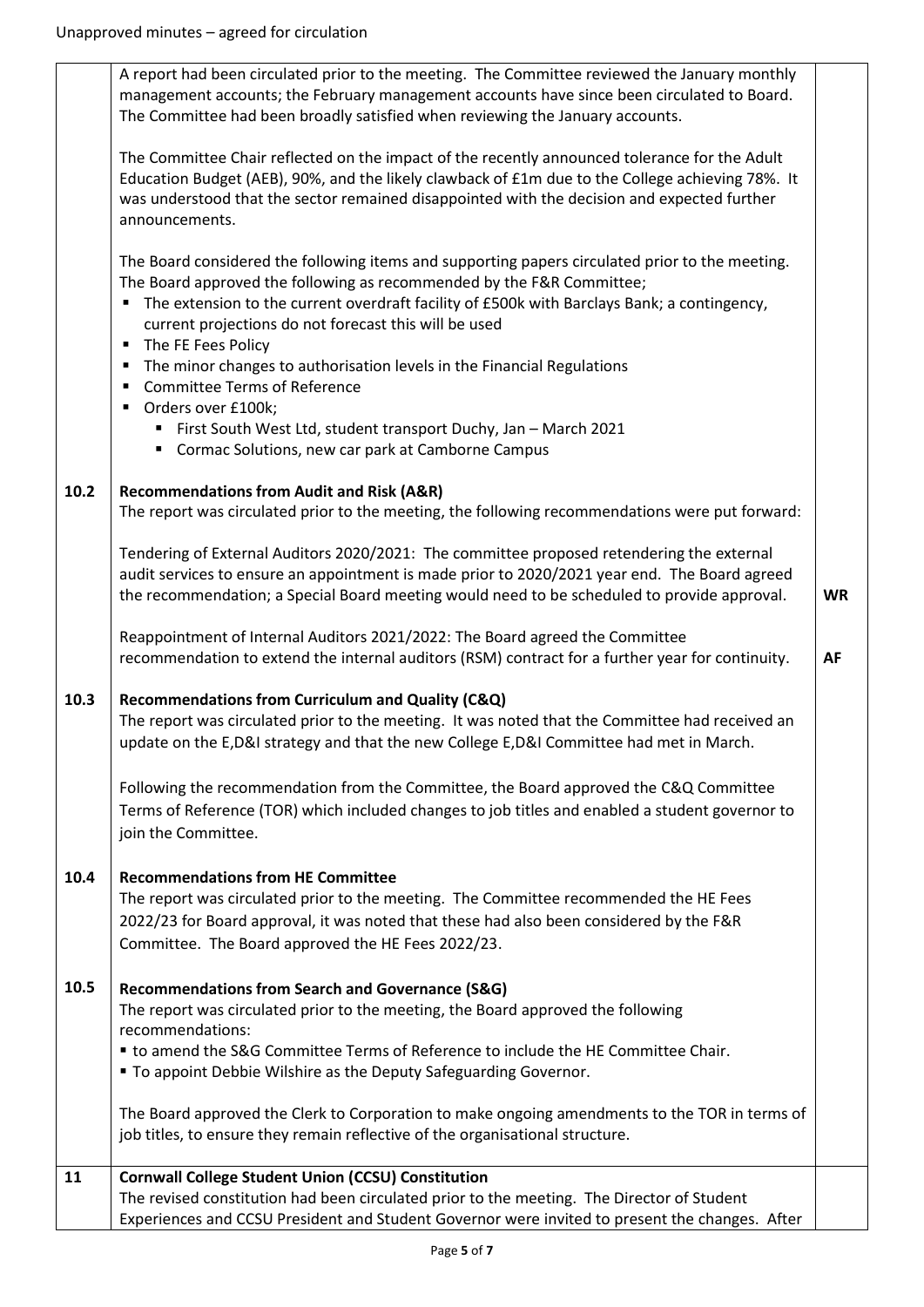|      | discussion, the Board approved the revised constitution and noted the impact of the revised        |            |
|------|----------------------------------------------------------------------------------------------------|------------|
|      | timescales in enabling improved student governor engagement due to earlier appointment.            |            |
|      |                                                                                                    |            |
|      | The Board were asked to nominate a Board representative as a Trustee of the CCSU; the role is      |            |
|      | currently held by Ian Tunbridge. Governors were invited to express an interest in the role by      |            |
|      | 19/04/2021, should no expressions of interest be received IT will continue in the role.            | <b>ALL</b> |
|      |                                                                                                    |            |
|      | Governors were invited to join future CSEC meetings by the Director of Student Experiences.        |            |
| 12   | <b>GOVERNANCE UPDATE</b>                                                                           |            |
|      | A report had been circulated prior to the meeting.                                                 |            |
|      |                                                                                                    |            |
| 12.1 | E-governance                                                                                       |            |
|      | Governors were encouraged to use their College email addresses, these provide access to the        |            |
|      | College intranet, training opportunities and links contained in the Insight emails.                |            |
|      |                                                                                                    |            |
|      | The cloud based filing system is in place in Teams. All Governors and Co-opted Committee           |            |
|      | members have access to the relevant information.                                                   |            |
| 12.2 | <b>Task and Finish groups</b>                                                                      |            |
|      | Details of the task and finish groups were shared with the Board. This format was proving          |            |
|      | effective at engaging Governors and improving team dynamics.                                       |            |
|      |                                                                                                    |            |
| 12.3 | Lead governor roles                                                                                |            |
|      | Role descriptions for lead governor roles are being created to ensure clarity on role expectations |            |
|      | and to support succession planning for these roles.                                                |            |
|      |                                                                                                    |            |
| 12.4 | <b>Training</b>                                                                                    |            |
|      | The Board were reminded to complete the GDPR and E,D&I training by the end of April.               | <b>ALL</b> |
|      |                                                                                                    |            |
| 13   | <b>GOVERNOR FEEDBACK</b><br><b>Student matters - feedback from CCSU</b>                            |            |
| 13.1 |                                                                                                    |            |
|      | A student governor reported that the second CCSU meeting had recently been held informing the      |            |
|      | Board that the CCSU were undertaking many fund raising activities and that there was lots of       |            |
|      | positive feedback from all campuses.                                                               |            |
| 13.2 | Staff matters - feedback from staff forum                                                          |            |
|      | A staff governor reported that the staff forum is being reviewed to ensure it is more functional   |            |
|      | with new roles being identified and a new chair appointed.                                         |            |
|      |                                                                                                    |            |
|      | Learners have been supported by the HE hardship bursary and Free School Meals (FSM) were           |            |
|      | provided from January to March; this provision will continue to April.                             |            |
| 14   | <b>INFORMATION SECTION</b>                                                                         |            |
| 14.1 | <b>Minutes of Board Committee Meetings</b>                                                         |            |
|      | The below minutes had been circulated prior to the meeting; there were no questions:               |            |
|      | Minutes of Board Committee meetings                                                                |            |
|      | " Curriculum and Quality (17/11/2020 & 09/02/2021)                                                 |            |
|      | ■ HE (17/11/2020 & 09/02/2021)                                                                     |            |
|      | Audit and Risk (30/11/2020 & 10/03/2021)                                                           |            |
|      | ■ Finance and Resources (25/11/2020 & 27/01/2021 & 10/03/2021)                                     |            |
|      |                                                                                                    |            |
|      |                                                                                                    |            |
|      | Search and Governance (03/02/2021)<br>Notes from the Board Strategy Day 03/02/2021                 |            |
|      |                                                                                                    |            |
| 14.2 | Governance Action Plan: circulated for information; progress is monitored by Search and            |            |